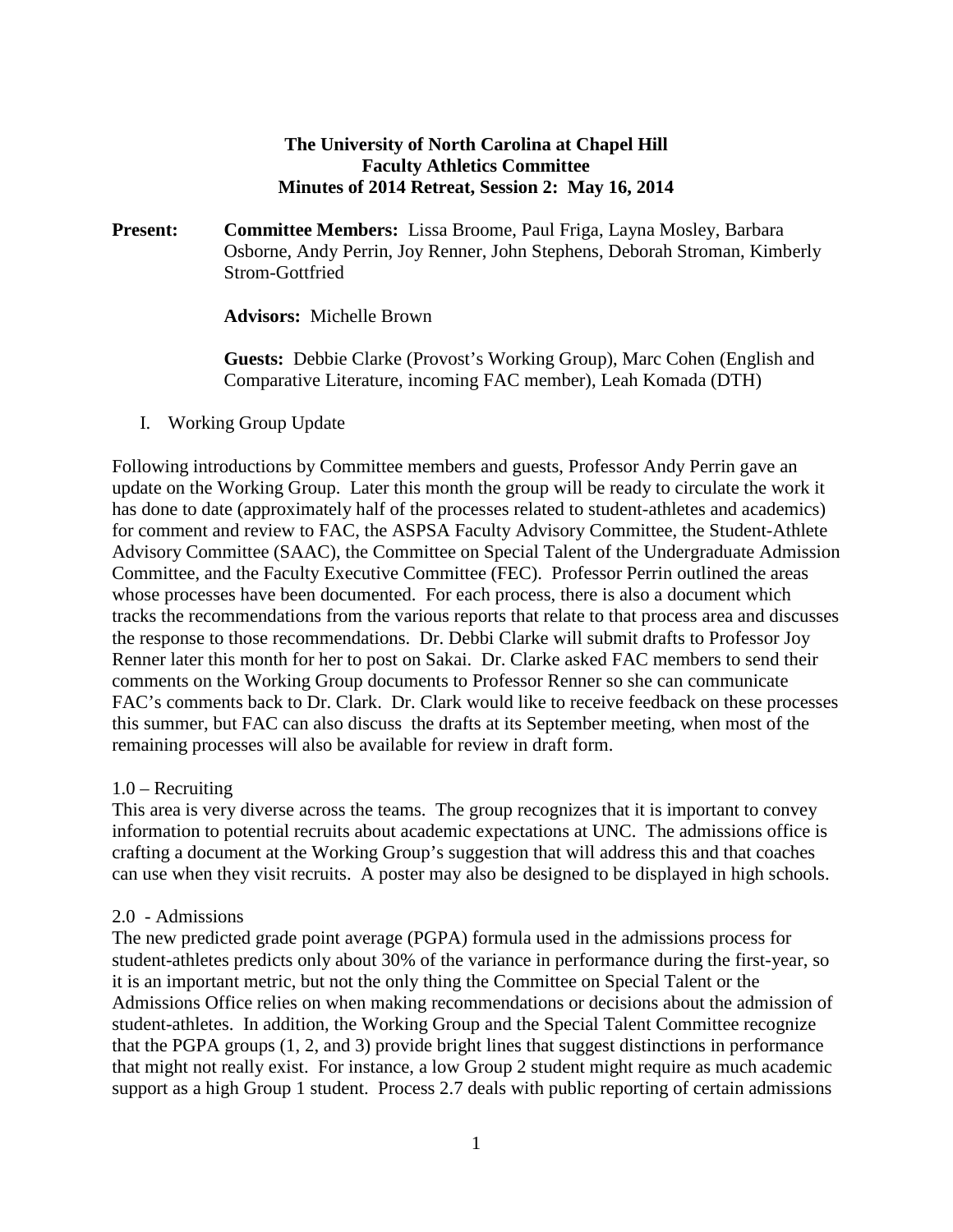data relating to student-athletes. The Admissions report presented to Faculty Council this spring contained a new method of reporting this data that was developed by another working group over last summer and the current academic year.

#### 3.0 - Financial Aid

This section describes the financial aid process, including things as detailed as how the book scholarship process works. Professor Marc Cohen was concerned that a student-athlete he knew who did not have his scholarship renewed (by a former coach) was not fully aware of his rights. Dr. Clarke noted that there is an appeal process in place outside of athletics for such a situation and that the Working Group was reviewing this as part of its process document.

### 4.0 – Orientation and Summer Bridge

This area is still under development. Dr. Michelle Brown will start a program this summer, but it is still far from being finalized and this summer's efforts will be just a beginning as she and her team develop a more formal program in coming years.

### 5.0 - Enrollment and Advising

The Working Group discussed issues around permissibility of communication between faculty, ASPSA personnel, and coaches and decided that rather than prescribing who could talk to whom, the more important goal would be to outline guidelines for what these conversations should look like and to identify resources to consult if one of the participants in the conversation is concerned that the guidelines are not being followed.

#### 6.0 – Course Registration

There are two potential changes being considered by the Registrar and the Priority Registration Advisory Committee (PRAC). First, that priority registration be available for incoming firstyears. Second, that there be a standing request to PRAC by the groups that have been approved for priority registration in the past so that each group does not need to compile a request each year. This is also the first summer that incoming first-year students will be registering remotely via computer from home.

## $7.0 - ASPSA$

Guidelines for appropriate contact with faculty members will also be discussed in this process. There will also be guidelines about the use of private tutors outside of ASPSA (this does not occur frequently). The Working Group is also discussing whether it would be helpful to faculty to receive notes from tutors about their students receiving tutoring services through ASPSA.

#### 8.0 – Faculty Relations and Governance

This section relates to a topic for later in the FAC's discussion at this meeting – the Frequently Asked Questions about FAC or FAC FAQ's. The Working Group is also discussing and will want FAC input on whether oversight of the Working Group document and processes should be added to FAC's charge.

Later in the meeting Professor Joy Renner said she thought that FAC should not be the group responsible for revising the processes set forth by the Working Group once it concludes its work and disbands. In her view, this work should be done by a special committee with broader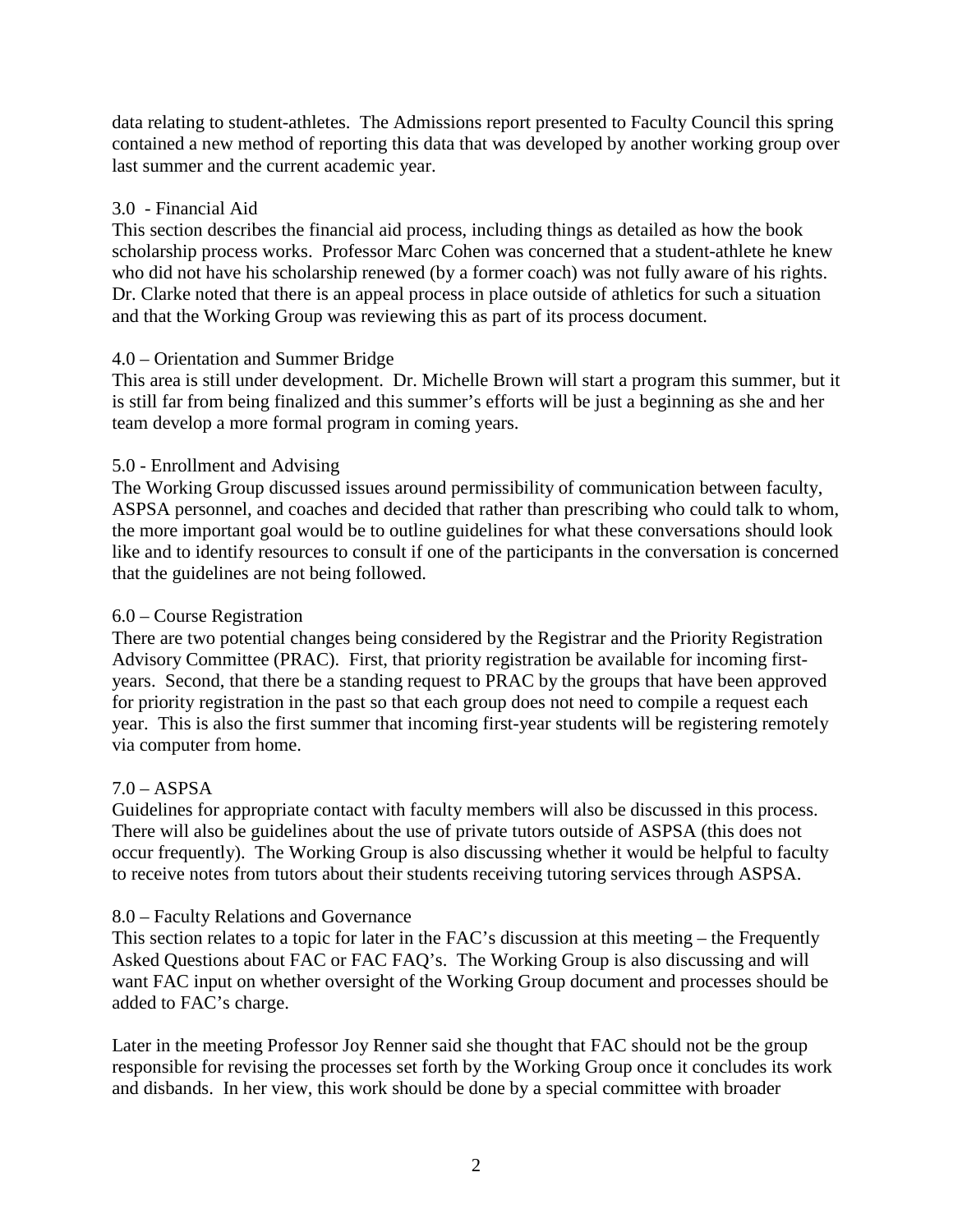representation than FAC. Alternatively, she suggested that the Working Group prepare a map of the groups that should monitor particular processes on an ongoing basis. A subset of the processes examined by the Working Group would be appropriate for FAC to monitor, while others belong with different groups or combinations of groups and people.

0.0 – Framework for the Working Group's work

This section is still in draft, but it will set forth a framework for the goals of the Working Group.

Professor Paul Friga suggested we send the minutes from the first session of our May retreat to the Working Group. The minutes will first be corrected and circulated for approval via email.

II. FAQs for FAC

Thanks to Professor John Stephens for preparing a first draft of this document. Comments from the committee on each FAQ are set forth below.

- 1. Purpose of the FAC. The Committee is an advisory committee whose main purpose is to advise the Chancellor and inform the faculty. Professor Andrew Perrin volunteered to flesh out this FAQ.
- 2. Authority/Jurisdiction/Scope. Under primary roles, the committee reviews and gathers (in addition to receiving) input from faculty as well as others. In 2.b), the committee develops as well as recommends policies. In 2.e), the committee gathers input from athletic administrators as well as student-athletes and coaches. Move up to primary role, communicating with the Chancellor and other administrators. Change Advisory role label to Secondary role and then note that the committee advises on the selection of the Athletics Director and the ASPSA Director. Change Secondary role d) to operations of the Athletic Department that impact academics and the University community.
- 3. Composition. Another Advisory member is the Senior Associate Athletic Director.
- 4. Meetings. Note that the minutes are posted on the committee's Faculty Governance webpage.
- 5. Activities/Responsibilities.
- 6. Key topics/items we monitor. Change 6.h) to gender and racial disparities.

Professor Joy Renner asked that additional suggestions be sent to her.

III. Sustainable Model for FAC

Professor Joy Renner prepared a draft of a Sustainable FAC Model for discussion by the committee. Once the document is finalized, it could be used for committee nominees to read before agreeing to have their names go forward as FAC candidates.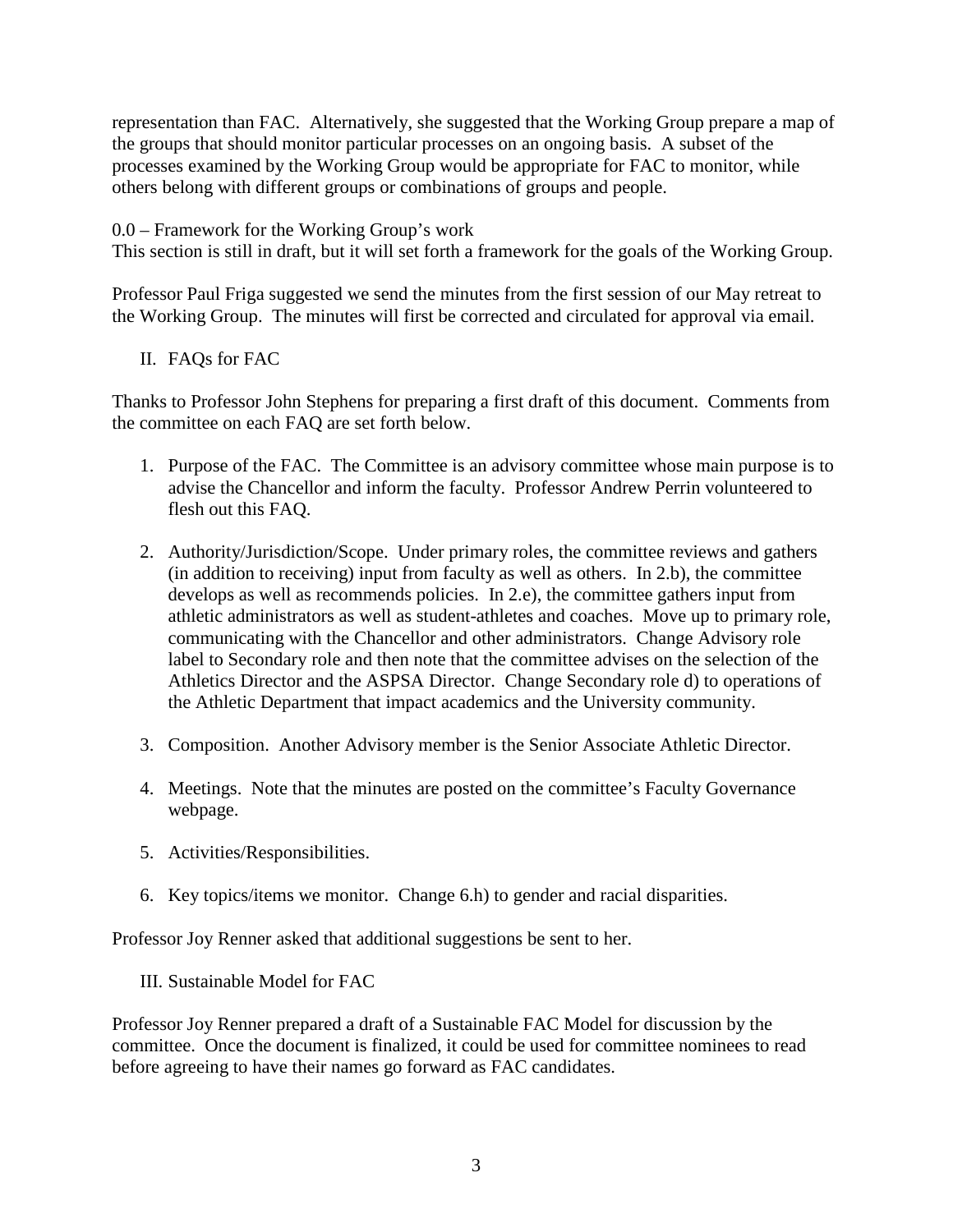General Structure. Professor Renner will make topic expert assignments this summer. She suggests that each person rotate to a new topic each year to assist each member in gaining a broad (and deep) base of knowledge. She also suggested that each person remain with their assigned team and to continue to build a relationship with the players and coaches. An additional suggestion was for the team liaisons to meet with the academic counselors assigned to their teams.

FAC did not think it would be advisable to have faculty outside the committee engaged as team liaisons. However, encouraging teams to provide occasions for team members to invite their faculty to practices and games and interact with the student-athletes in connection with those events is a good idea. In addition, the FAC team liaison should feel free to involve other faculty members as appropriate. The revitalization of faculty-staff appreciation days might be one way to engage and interact with a broad segment of the University community.

The FAC should elect its chair for the following academic year in March to facilitate transition between chairs.

Student-athlete Participation. Professor Broome and Dr. Clarke described their recent meeting with SAAC representatives about student-athlete review of Working Group process documents and participation in the various committees that deal with issues that affect student-athletes (FAC, ASPSA Faculty Advisory Committee, the Working Group). SAAC members were informed through Athletic Department Intern, Korie Sawyer, about the dates of these open meetings and encouraged to attend. Michelle Ikoma, a recently graduated student-athlete and Co-President of SAAC, attended a recent Working Group meeting and provided valuable input.

A motion was made a seconded to invite SAAC to send a representative to FAC meetings. The motion was approved following discussion about concerns related to imposing further time commitments on student-athletes. Several ideas were mentioned to try to alleviate the burden on any particular person – the liaison from SAAC need not be one person, but could be several people who alternate attending, advance copies of the agenda topics might highlight when SAAC participation was especially important, an injured student-athlete who is not able to practice or compete might be able to attend, or a former student-athlete who is now in graduate school might be able to represent the student's viewpoint (a model used at Notre Dame). Professor Stroman noted that Allen Champagne, a former football student-athlete, had a role in the new Student Body President's administration.

Other Responsibilities. Professor Renner noted that she wanted to attend many of the meetings related to FAC's work to gain a better understanding of the issues related to athletics and academics but understood that this time commitment might not be sustainable. Therefore, she proposed that the FAC Chair or the Chair's designee participate in related meetings. The draft document lists the APSPA Faculty Advisory Committee and the Committee on Special Talent Admissions. Other committees that should be added to this list include the Drug Policy Review Committee, the Title IX Committee, and the Athletics Council.

Data Monitoring. Monitoring of the qualitative data from the SAAC focus groups should be added to this list. Dr. Michelle Brown is still developing a model for monitoring student-athletes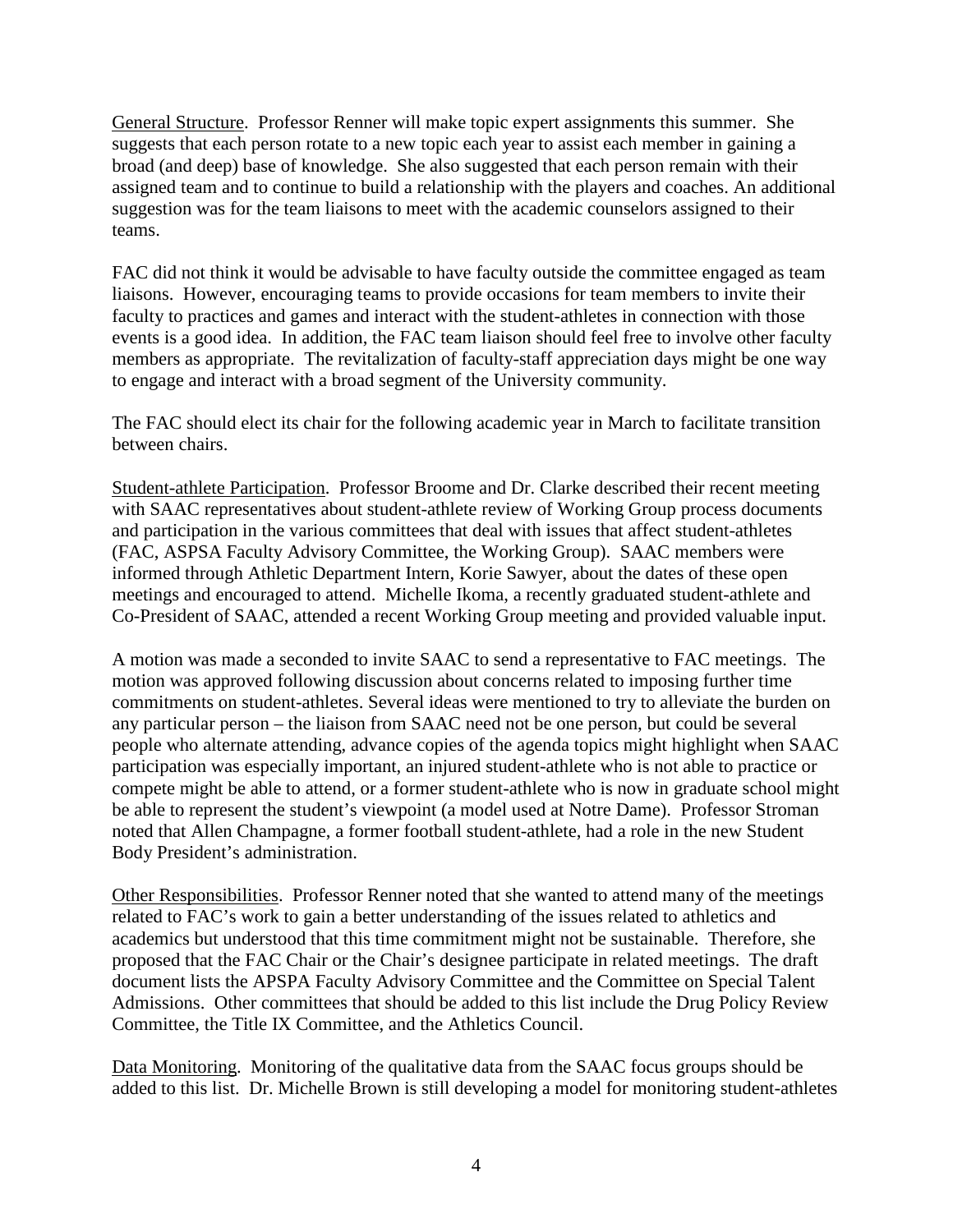academic performance with metrics to report to FAC and the Chancellor. The APR/GSR/FGR monitoring that the committee engages in should be added to this area.

Communications Plan. Part of this plan should be communication about academic successes of student-athletes. Professor Renner has suggested to the Athletics Department that the video boards at football and basketball games could be used to play videos describing the academic study particular student-athletes were engaged in and perhaps featuring the department chair or a faculty member. This discussion could focus on research undergoing in the department or by the faculty member.

An additional opportunity for enhanced communications is around the role of the Educational Foundation in funding athletic grants in aid.

Professor Lissa Broome and Professor Renner will discuss with their counterparts at other Universities this summer issues around faculty attitudes towards student-athletes.

IV. Thanks to Barbara Osborne

FAC members thanked Barbara Osborne for her six years of service on the committee. Professor Renner presented her with a small gift and all enjoyed a monster cookie break courtesy of Professor Kimberly Strom-Gottfried.

V. Draft FAC Work Plan for 2014-15

The committee reviewed the draft Work Plan for the coming academic year prepared by Professor Renner.

Monthly meetings will be from 3:30-5:30 p.m. on Tuesdays. The following dates have been confirmed:

September 16 October 14 November 11 December 11 (a Thursday) January 13 February 10 March 3 April 14 May 5

Professor Broome committed to attempt to post the draft minutes within a week of each meeting. She and Bubba Cunningham will also post written updates to the committee on Sakai. Meeting time will be used to ask questions or discuss issues rather than to listen to a report. The Chancellor will continue to provide an update and entertain questions at each meeting. The committee will also discuss the steps necessary to engage in future activities. Also each month there will be a list of activities that committee members should engage in – sometimes outside of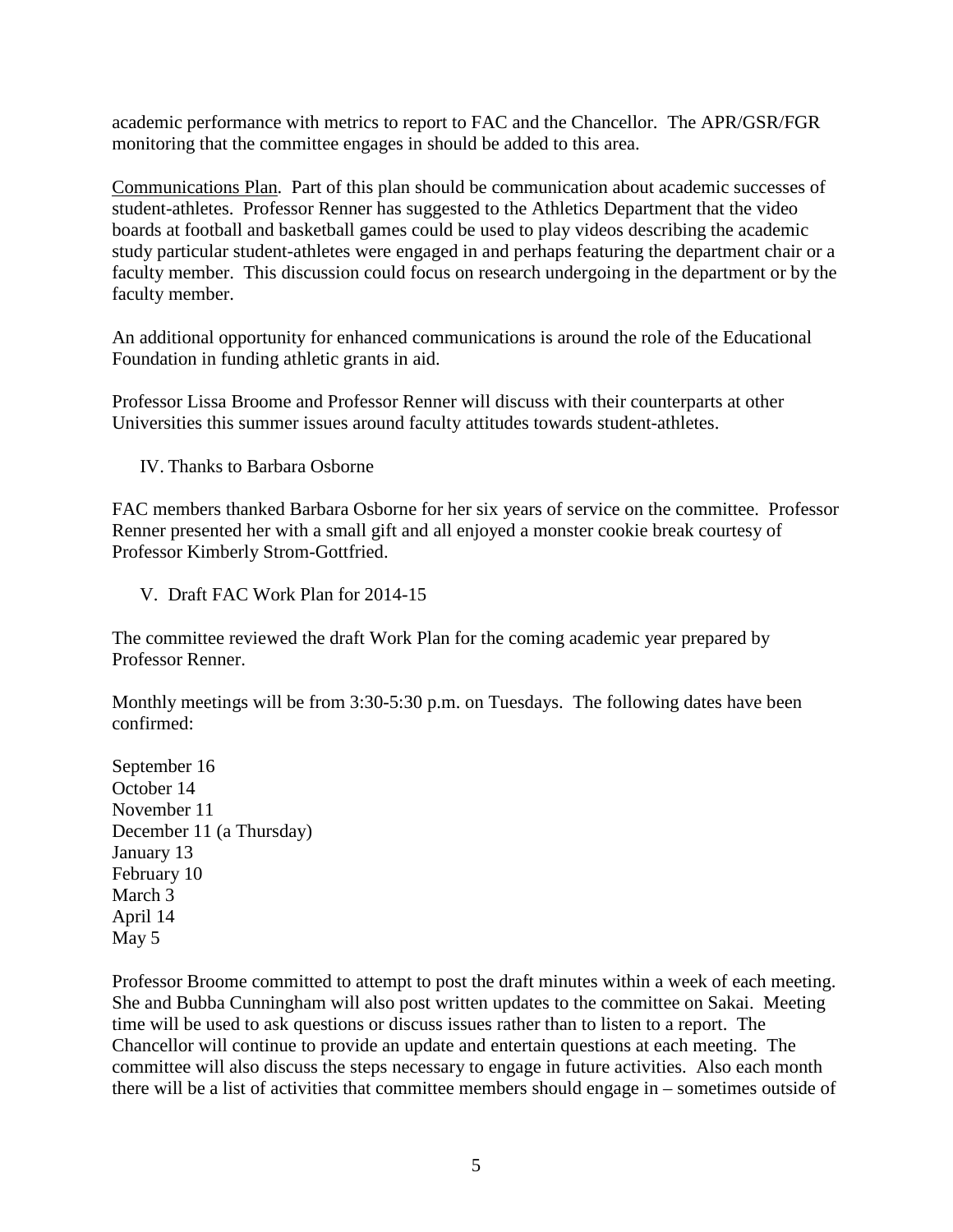the committee meeting. Professor Renner envisions each meeting including a Review Topic and a Moving Forward Topic. The Review Topic will review areas that we have already comprehensively discussed. The Moving Forward Topic will be focused on areas that we think present opportunities for enhancement and will likely be considered at multiple meetings. The committee reviewed the draft Work Plan and tentatively identified the following topics for the monthly meetings.

#### **Summer Work Plan**

- Email Professor Renner with your summer availability
- Email Professor Renner with any additional suggestions for the FAQs on FAC
- Communicate 2014-15 dates and times for FAC meetings to Korie Sawyer for distribution to SAAC and invite SAAC to designate one or more liaisons to participate in FAC meetings
- Consider contacting the Center for Faculty Excellence to see how we might coordinate with its new faculty orientation regarding teaching student-athletes
- Complete voice over PowerPoint on teaching student-athletes after receiving additional input from the Working Group
- Professor Broome to work with Dr. Brown in compiling additional ways to view APR/GSR/FGR (yearly rates in addition to multi-year, graphically, etc.)
- Professors Renner and Broome to discuss faculty attitudes towards student-athletes with their counterparts at other schools
- Review and provide feedback to Professor Renner on the Working Group's draft processes when they are distributed to FAC via Sakai
- Professor Renner to complete coordination with the Ombuds office
- Review the opportunities for improvement identified in the minutes from the First Retreat session and consider which might fit within your topic area and be appropriate for further discussion or action over the coming year

## **September 16**

Preparation:

- Campus open forum or October set date, time, and location
- Plan for focus groups with coaches.

Activity:

- Meet in topic groups
- Make or reestablish connections with coaches and teams
- Prepare annual report to Faculty Council

Review:

- Working Group processes circulated over the summer
- Working Group processes completed by the Working Group during the summer months Moving Forward:
	- Faculty/student-athlete communication, understanding, and healthy culture development
	- Finalize PowerPoint for faculty who have a student-athlete in class after receiving additional input from the Working Group.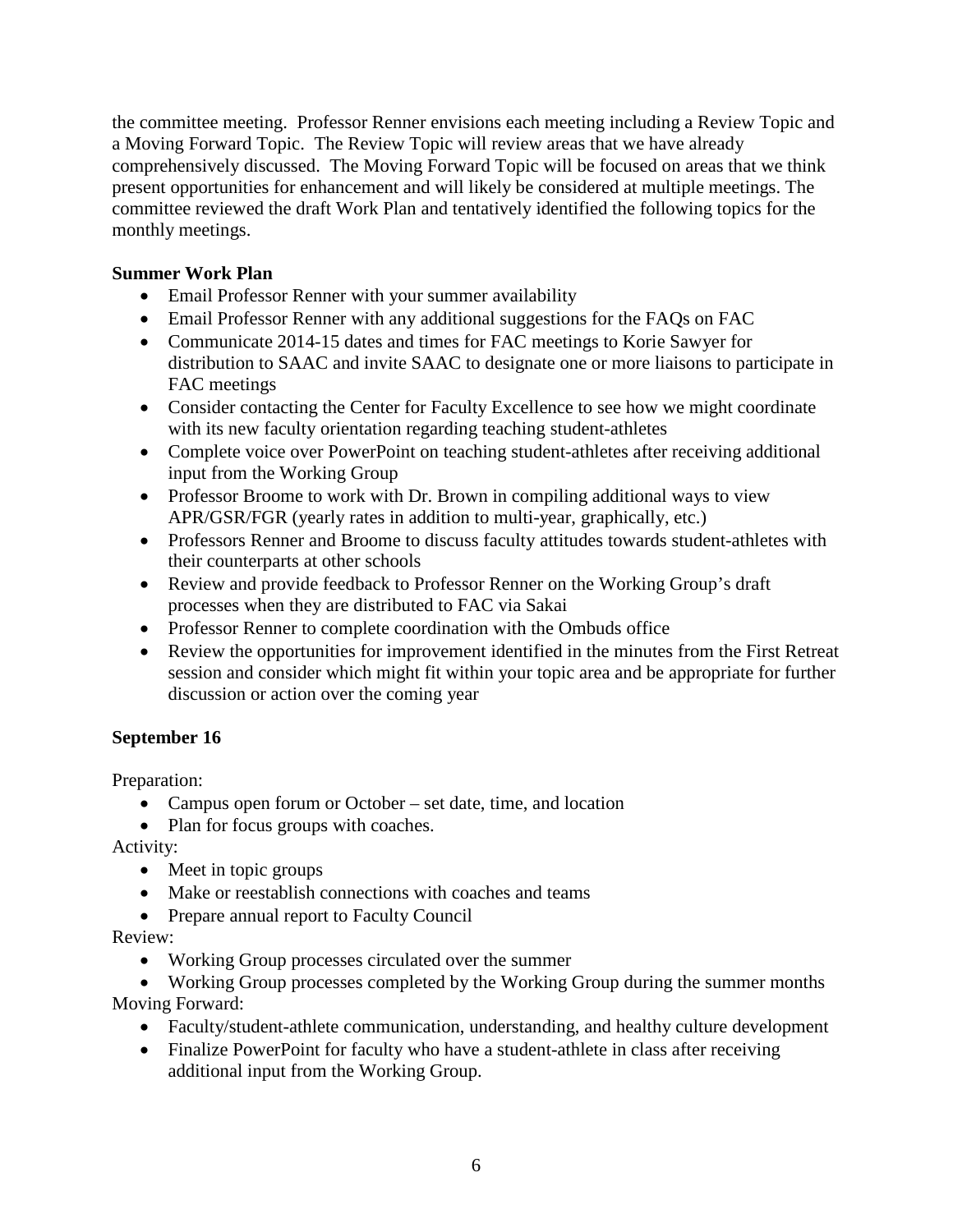## **October 14**

Preparation:

• Forum assignments and process

Activity:

- Open forum $(s)$
- Topic experts on Advising meet with colleagues in advising
- Collect data on missed class time for competitions; standardize the way that partial days absent are counted; consider classes missed instead of days missed

Review:

- Advising of student-athletes
- Missed class time

Moving Forward:

• Faculty/student-athlete communication, understanding, and healthy culture development

## **November 11**

Activity:

- Summary of open forum(s) discussion
- Admissions and Academics topic experts to meet with admissions colleagues and academic record colleagues

Review:

- Status of 2012, 2013, and 2014 admissions and academic progress information on classes matriculating in 2012 and 2013
- Voices of our campus community

Moving Forward:

• Faculty/student-athlete communication, understanding, and healthy culture development

# **December 11 (Thursday)**

Activity:

• Academic topic experts meet with campus colleagues and review data on major and course distributions

Review:

• Majors and course distributions

Moving Forward:

• Student-athlete time distribution and commitment

# **January 13**

Preparation:

• Focus groups with coaches/staff

Activity:

• Student-athlete experience topic experts meet with athletics staff Review: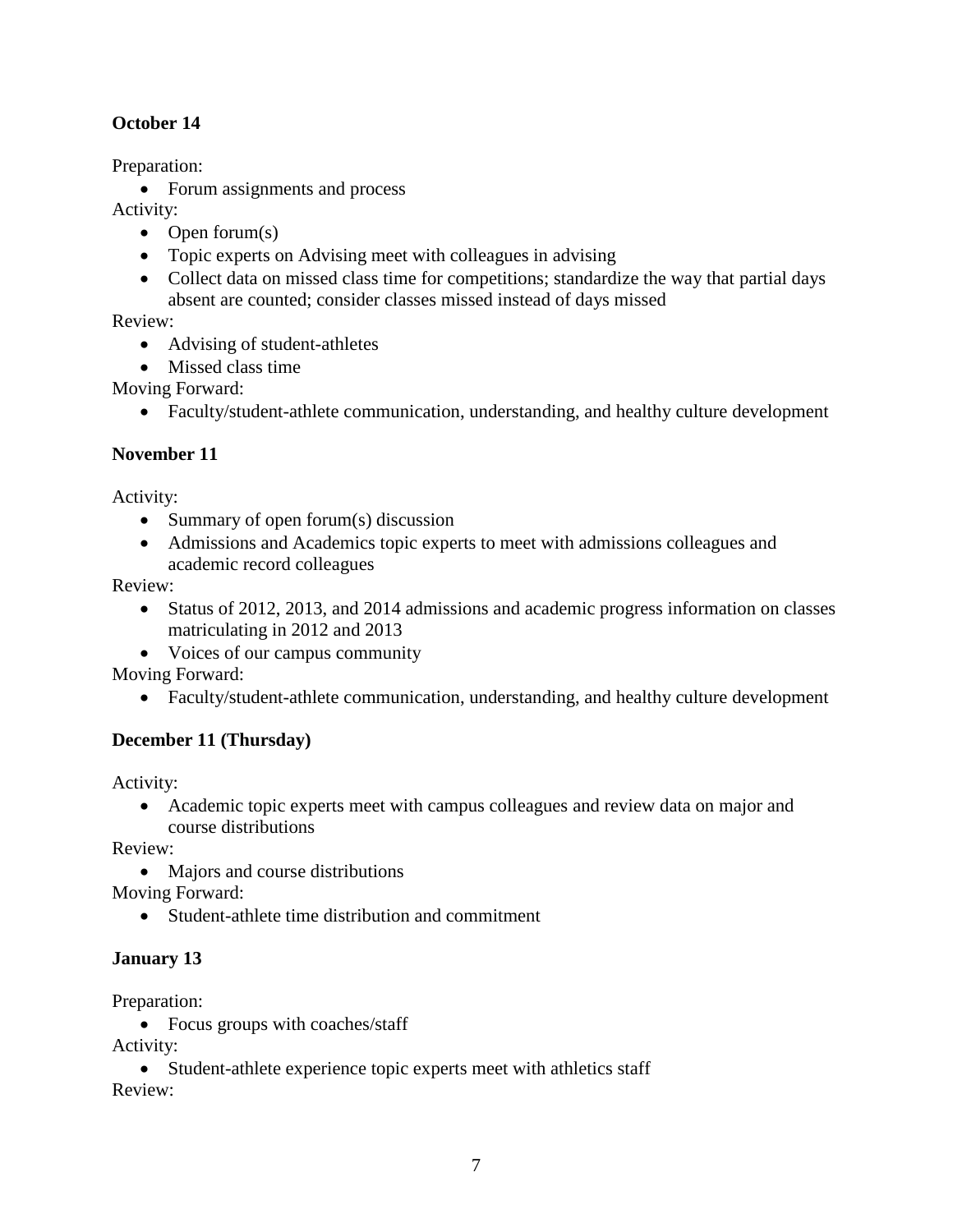• Analysis and reporting on student-athlete experience surveys and interviews Moving Forward:

• Student-athlete time distribution and commitment

## **February 10**

Preparation:

- Set date, time, location for spring Open Forum(s) Activity:
- Academics and Advising topic experts meet with ASPSA Review:
	- Status of ASPSA and outcomes with the MAP

Moving Forward:

• Student-athlete time distribution and commitment

## **March 3**

Preparation:

• SAAC focus groups

Activity:

- SAAC focus groups
- Open forum
- Discussions with our black student-athletes
- Select chair for next academic year

Review:

• Voices of black student-athletes, first generation college students, and other groups that may be marginalized

Moving Forward:

• Student-athlete integration into campus life and in governance and leadership

## **April 14**

Activity:

- Summary of SAAC focus groups
- Summary of Campus discussions

Review:

• Voices of our student-athletes and coaches and campus community

Moving Forward:

• Student-athlete integration into campus life and in governance and leadership

## **May 5**

Review:

• Financial report, including resources allocated for student support Summary: